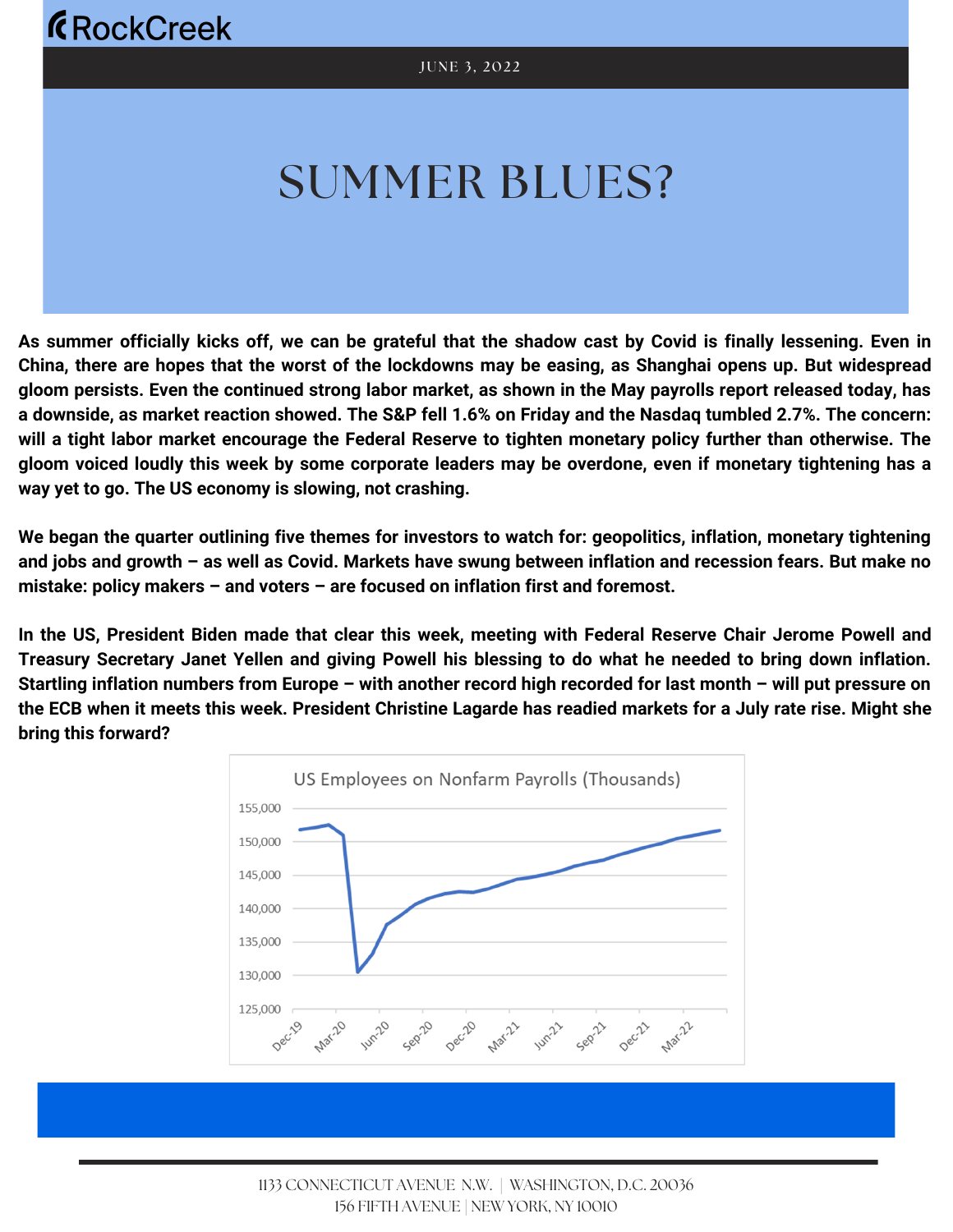### **ÆRockCreek**

#### *Is inflation global?*

American consumers and businesses facing unwanted cost and price increases may not care whether the pain is confined to the US or not. For policymakers, the distinction is important. If inflation is a global phenomenon, can domestic policies be blamed and, more importantly, can they fight it successfully?

Treasury Secretary Yellen's admission this week that she "didn't fully understand" last year the persistent forces behind inflation, when she predicted that it would soon subside, drew plaudits for honesty. But it didn't help the Administration's case that their policies have, as a whole, boosted rather than hurt the economy. Most commentary ignored Yellen's point that the inflationary forces were unusual and global, with supply constraints first from the pandemic and then from the war and sanctions. As hopes faded that the surge in US inflation would be transitory, blame has mostly fallen on expansionary US fiscal and monetary policy. Extraordinary government spending to fight the pandemic recession bolstered by liquidity from the Fed put too much spending power and demand into the US economy, the argument goes. How then to explain European headline inflation – which topped 8 % in May?

A new debate is underway among economists. If inflation rates are now similar in the US and Europe, why is monetary policy so much tighter on this side of the Atlantic? As former CEA Chair and Harvard economist Jason Furman put it this week: is the ECB too loose, the Fed too tight, or the context different. He has argued that inflation drivers in the US are different from those in Europe, centered here on strong demand for goods and housing during the pandemic lock-down, an extraordinarily tight labor market and upward price and wage pressures gradually spreading to other sectors. As tightening financial conditions have pushed up the dollar, this has also spilled US inflation overseas. In Europe, by contrast, much sharper increases in energy costs as well as higher food prices have led to the rise in headline inflation.

The data are not yet dispositive. The latest US labor report had good news on wage pressures. The pace of wage increases moderated to 0.3% in May, an annual rate of 3.8%. In Europe, it has taken time to accept that the inflationary environment has shifted dramatically there [too](https://www.project-syndicate.org/commentary/eurozone). In the words of French economist and former head of the Breugel think tank, Jean Pisani-Ferry, policy makers "have been caught off-guard by the sudden transition from a deflationary to an inflationary environment".

#### *What's bad is good – and vice versa*

The investing environment changed this year. That much is clear. No longer can investors rely on a monetary policy regime of "lower for longer" interest rates. As is usual in a period of change, it is harder to separate signal from noise and to sort good news from bad. The economic data have not been helping, as analysts try to decipher the strength of underlying global growth and inflationary pressures. Just a few weeks ago, Russia's invasion of Ukraine led to a rash of downgrades to official forecasts for global growth. But the data have continued to suggest unexpected strength in the US and resilience in Europe. When the economy looks strong – market worries shift to inflation and the risk of higher interest rates. When the data are weaker – the opposite happens. The result? Volatility.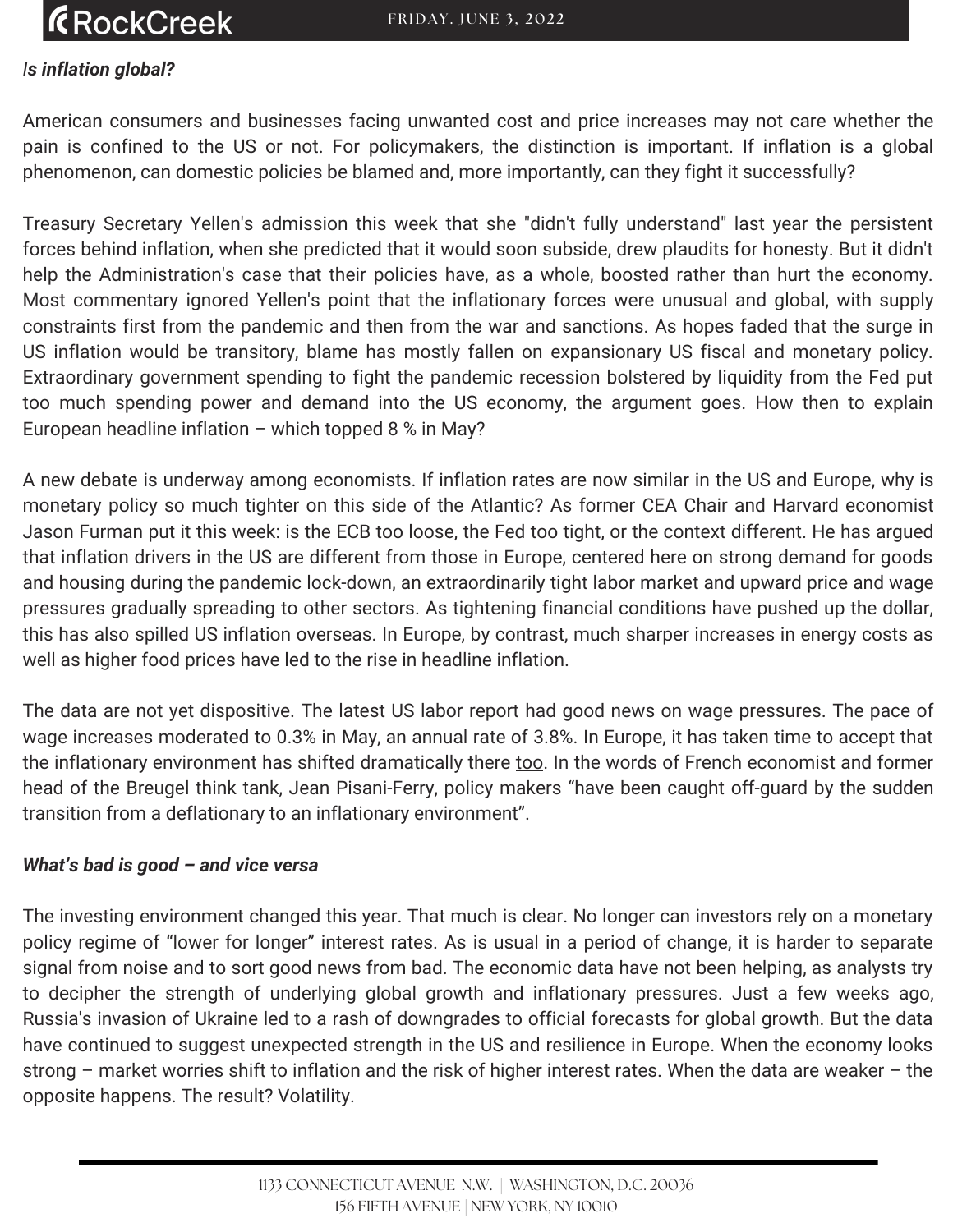## **RockCreek**

Equities are little changed today from a month ago. But that masks dramatic moves day to day and intra-day that have led to a see-saw effect for market players. Bonds picked up in May, as 10-year yields drew back from the 3 % level.

The S&P 500 appeared poised for a weekly gain following Thursday's rally, however, investors treated the labor market's good news as bad news for markets given continued wage pressures. Cybersecurity company CrowdStrike's stock was a good illustration of the changing sentiment dynamics. The company's stock rose 7.8% on Thursday ahead of its Q1 earnings report and after the close, management proceeded to report a 61% surge in revenue, a 3x increase in non-GAAP earnings, and a 46% increase in cash flow from operations over the prior year. Results were well ahead of analyst expectations. Despite this, CrowdStrike's stock traded sharply lower going into Friday's open, at one point giving up all of Thursday's gains early that morning. The message was clear that good economic data and good corporate fundamentals are continuing to be outweighed by inflation and interest rate worries.

The big news this week in emerging markets was China's decision to modify its zero tolerance lockdown measures, including in the country's financial capital, Shanghai. Residents rejoiced as did local equity markets, but in a sign perhaps that not all is well, the market's euphoria proved ephemeral by week's end. The CSI 300 Index is still down close to 22% YTD and isn't showing obvious signs of an inflection point. Time will tell if the hoped-for boom in consumer spending spurs growth – in the meantime, the problems that triggered the market's downturn earlier in the year remain, including a troubled real estate sector, a semi-nationalized tech sector, and geopolitical tensions. It's unclear if looser credit standards, renewed infrastructure spending, a cheaper Yuan, and a reinvigorated consumer will be enough to get China out of its current predicament. Multinationals are not taking any chances, and Apple's announcement this week that it would shift production of its iPad products to Vietnam was just the latest example of how corporations are hedging their China risk.

One factor that proved a boon to Taiwan's equity markets this week was investors coming to the view that China's potential invasion of the island is unlikely, at least for the time being. Taipei's local index was up 3% for the week, led by its large cap growth stocks. It wasn't just the prospect of peace that buoyed markets however – in a sign Taipei is eager to work with the world's democracies, this week Taiwan and the EU formally agreed to collaborate on enhancing semiconductor supply chain resilience by boosting bilateral trade. It's worth noting trade between the EU and Taiwan surged 32% last year and this week's announcement is intended to build on this.



#### **Total Goods: EU Trade flows and balance**

<sup>1133</sup> CONNECTICUT AVENUE N.W. | WASHINGTON, D.C. 20036 156 FIFTH AVENUE | NEW YORK, NY 10010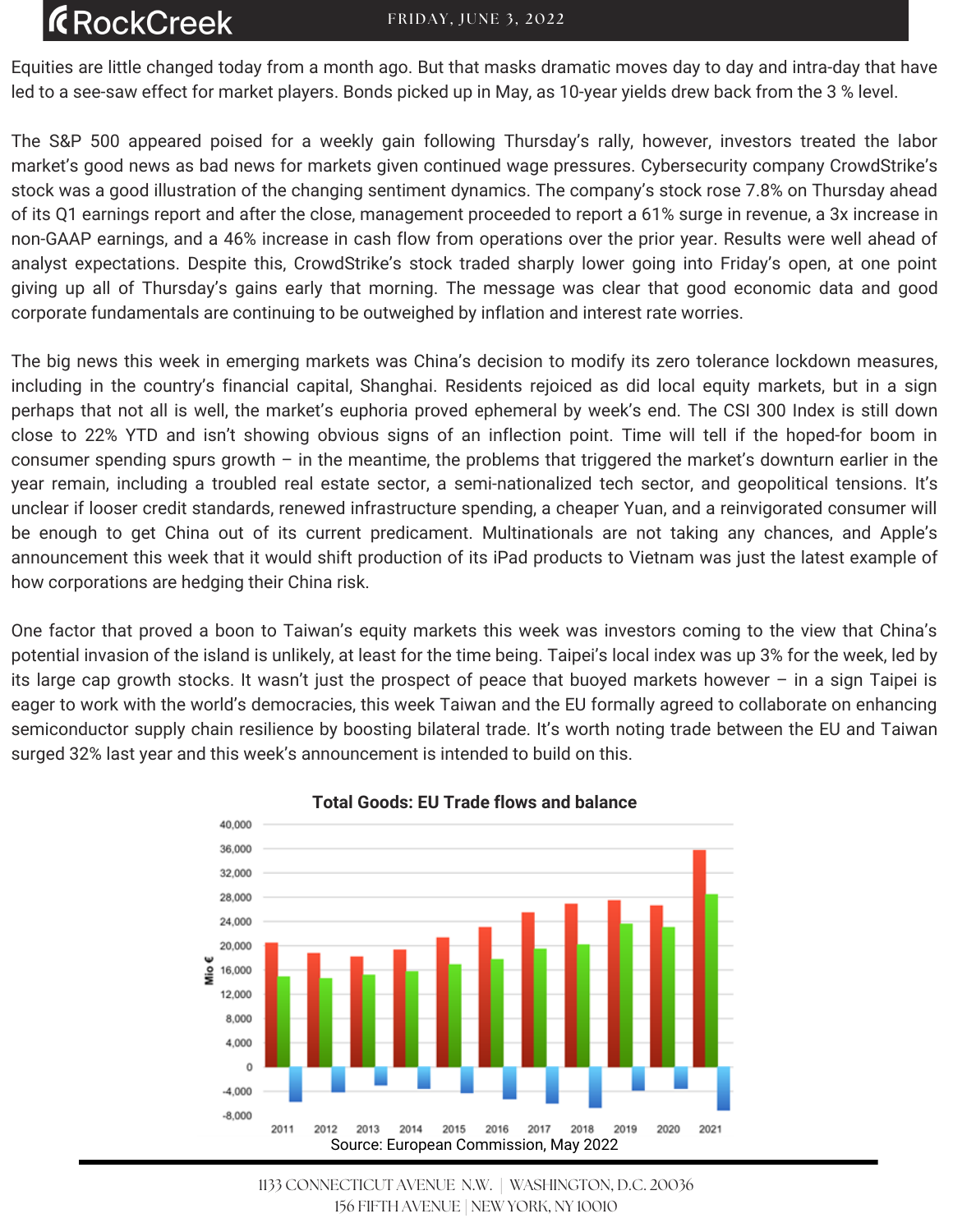#### *Geopolitics and commodities*

Geopolitical tensions have not eased, and nor are they likely to. The war in Ukraine drags on and its impact on energy and food prices grows. To add to complexity, the rift down the middle of Europe has pushed the US to mend fences in the Middle East. As has happened so often in the past, Saudi Arabia's oil dominance is winning out over US reluctance to show warmth to the country. Expectations of a Biden visit and meeting with Crown Prince Mohamed bin Salman paved the way for this week's Saudi pivot on increasing oil production. Biden has not seen any reward as yet as oil prices spiked again. In the US, gasoline prices have risen by even more.

As for Europe, Russian President Putin now has some military victories to celebrate in Ukraine's eastern Donbas region – albeit far short of his initial ambitious goals. He has described as "confrontational" Biden's decision to send longer range artillery to Ukraine, reminding the world that he has nuclear weapons at his disposal. Even with additional arms from the US – and the UK, and maybe Germany – Ukraine's outnumbered forces will struggle to withstand Russia's steady advance on the flat land of the Donbas. Ukraine's astonishing early successes in beating back Russia's army encouraged many, including US Defense Secretary Lloyd Austin, to speculate that Putin could be weakened dramatically as his military adventures went awry. This looks less likely now.

At the same time, the costs of resisting Russia are rising. Unlike in the US, Europe's inflationary surge almost entirely reflects increased energy and food costs. Despite that, the EU displayed impressive unity – well, almost unity, as Hungary resisted – in agreeing to phase out 90 percent of Russian oil imports by end-year. This decision will hurt Europe as well as Russia. But it is a good step on the path of energy transition and a sign that European unity has been bolstered even as its economy has suffered from the war. Some speculate that in a post-war world, where Ukraine reconstruction will cost billions, this unity could result in another step towards fiscal integration, as noted by Jacob [Kierkegaard](https://www.piie.com/blogs/realtime-economic-issues-) of the Peterson Institute this week. This would have been inconceivable in the prepandemic and pre-war world, where former German Chancellor Merkel resisted sharing debt burdens and favored continued economic links with Russia.

There are nevertheless signs of disagreement within Europe and between Europe and the US on what the endgame in Ukraine should be. Should Russia be ostracized until it acknowledges defeat? Or is that a dangerous and unrealistic goal? All governments note the importance of Ukraine's President Zelensky being in the lead. But in practice, French President Macron and German Chancellor Scholtz irritated smaller European countries, more fearful of Russia's proximity, by conducting a long phone call with their Russian counterpart. The call was ostensibly in the interests of averting a global food crisis with discussions on lifting Russia's blockade of Ukraine's ports to allow grain exports. In practice, France and Germany – and Italy – likely want to find a way to live with Putin's Russia.

The impact on inflation and growth is set to increase as the conflict in Ukraine continues into its fourth month. This week's inflation report showed how vulnerable Europe is to higher energy and food prices.

#### *Covid and work*

While some high profile employers are insisting on workers returning to the office, many others are accepting that Covid has changed the calculus. Working from home is here to stay for many so-called "office workers". As discussed in the RockCreek Q1 quarterly commentary, big cities including New York, Chicago, San Francisco, and Washington, DC are struggling to attract workers back to the office, in part due to reliance on public transit for commuters. While mask mandates and restrictions have diminished over time, the length of commute for workers has not. The pre-pandemic 2019 census recorded average commute times for each major metropolitan city. Comparing May 2022 office occupancy data from Kastle Systems in the chart below, it is clear that cities with longer commutes and more reliance on public transport tend to have lower office occupancy rates.